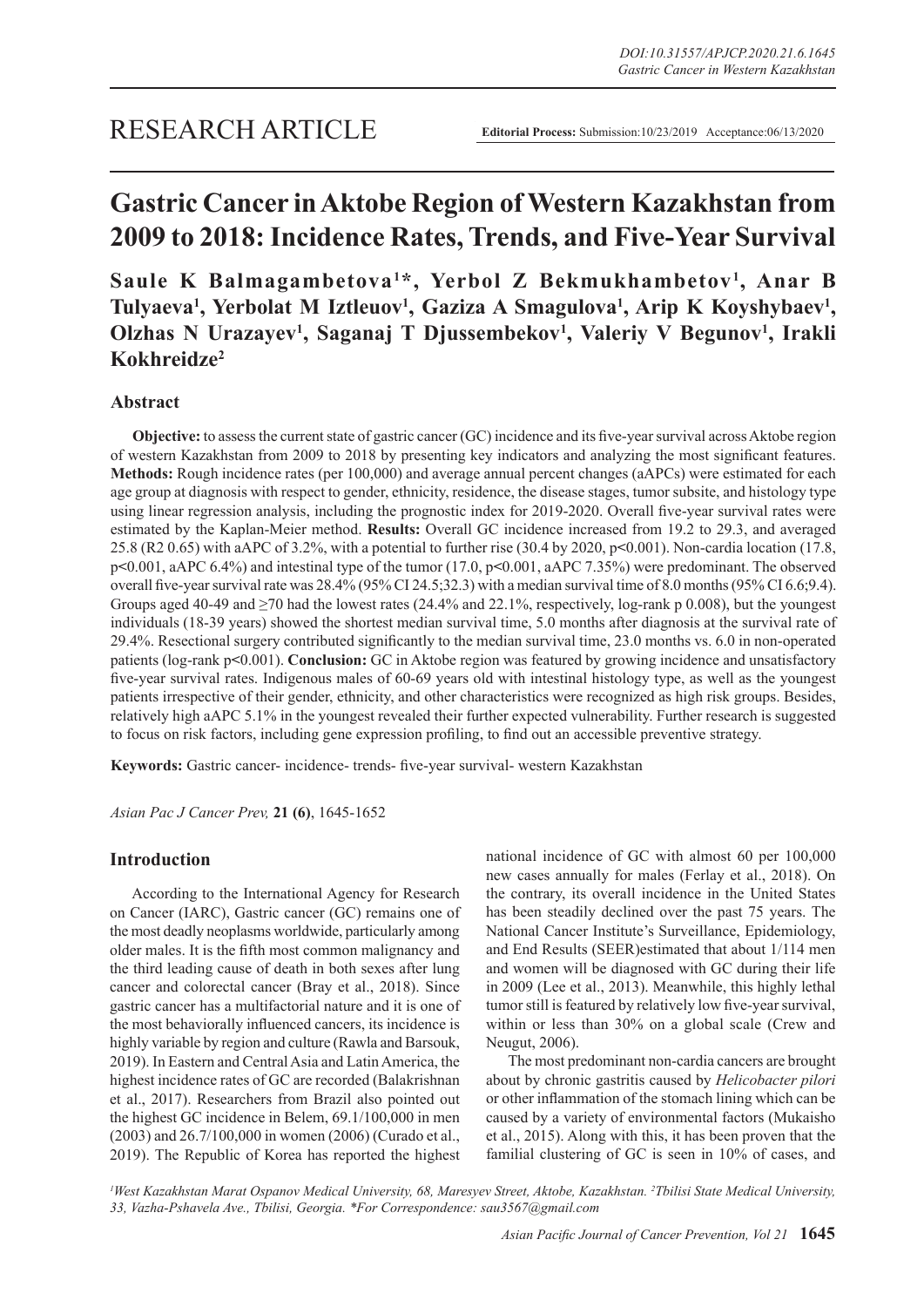#### *Saule K. Balmagambetova et al*

approximately 3% of cases arise in the setting of hereditary diffuse GC (HDGC). All reported HDGCs are pure diffuse type according to Lauren classification (Lauren, 1965) and are associated with dismal prognosis once the tumor invades the submucosa (Luo et al., 2018). In families with HDGC, GC is presented at a relatively young age before 40 years old. Germline mutations in the CDH1 gene are the major cause of HDGC and are identified in approximately 25-50% of families that fulfill strict CDH1 testing criteria (van der Post et al., 2015). Accordingly, countries with a high incidence of sporadic gastric cancer, such as Japan and Korea, have a lower frequency of germline mutations in familial GCs than low-incidence countries. The cause of familial clustering in high-incidence countries is more likely environmental than hereditary (Vogelaar et al., 2012).

Within 2004-2013, the GC incidence rates in Kazakhstan fluctuated in frames of 21.8-25.6 per 100,000, with the peak rates in the age group of  $\geq$ 70 and a proportion of 8.5% in the general structure of malignancies. Besides, a tendency in morbidity reduction was recorded between 2004 and 2013 (-18.0%), and the western region was referred to as the medium level zone of GC incidence (Orazova et al., 2015).

Among the risk factors for GC development, environmental pollution is not being accented comparing to the role of *Helicobacter pilori*, while the Aktobe province of western Kazakhstan, as well as the entire western region, is known by its ecology troubles due to presence of oil, chromium producing, and other industries. Environmental pollution is also related to the fact that the Aktobe province is partially located in the vast Aral Sea ecological disaster region. According to data, long-time average annual levels of cancer morbidity for 2004-2013 in adult population living in the Aral Sea environs were up to 2.6 times higher, compared to ecologically intact terrains. In particular, long-time average annual level of cancer morbidity in adult population living in that zone was 57.2% higher, and the total cancer morbidity depended on the hazard coefficient (HQ) associated mostly with the inhalation of nickel and the combined cadmium intake (r=0.8) (Mamyrbayev et al., 2016). Overall, the Aktobe province is highly indicative of cancer morbidity due to the mentioned reasons.

However, the analysis GC incidence rates and the disease's main features, such as the distribution of histology types, proportion of tumor subsites and stages at diagnosis, dynamics across the age groups, etc., has not been performed by local researchers yet.

Thus, the present study aimed to assess the current state of GC incidence and its five-year survival across Aktobe province of the western region by presenting key indicators and analyzing the most significant features.

### **Materials and Methods**

#### *Study setting*

This retrospective database research was approved by the University's IREC (Protocol No. 24, 24.05.2019) and performed following the Helsinki Declaration principles. Informed consent was not required as the individually

identifiable data of patients were not involved.

The present research scopes terrain of the Aktobe province, the largest in western Kazakhstan (Central Asia). Indigenous inhabitants are Kazakhs constituting 82.4% of the total population, of Turkic ethnic group, followed by Slavs and other ethnic groups (Azerbaijanians, Koreans, Tatars, Germans, etc.). Population density in western region is the smallest in the country, 3.4 per km<sup>2</sup>, according to data of the National Statistics Agency in 2016.

#### *Study population*

Data on the province's total adult population  $(≥18)$ from 2009 to2018 (522,282 in January 2009 and 587,544 in January 2018), including males/females, and by age groups were requested from the Aktobe Statistical Committee.

All incident first diagnosed GC cases (C16.0-C.16.9, The WHO ICD-10 Version: 2016) from 2009 to 2018 in adults aged 18 years and older were obtained from the Cancer Registry of the Aktobe Regional Oncologic Center. Rough incidence rates (per 100,000) and average annual percent changes (aAPCs), as well as the ratios were estimated for each age group at diagnosis (18-39, 40-49, 50-59, 60-69, and  $\geq$ 70 years), with respect to gender, ethnicities (Kazakhs and others), residence (urban or rural area), and the disease clinical stage (The 8<sup>th</sup> edition of the UICC TNM classification, 2016: gastric carcinoma, adenocarcinoma). Stages were presented as St I; St II (St  $IIA + St IIB - T<sub>1-4a</sub>; N<sub>0-3</sub>, M<sub>0</sub>); St III; and St IV (T<sub>4b</sub>, any$ T; any N;  $M_{0.1}$ ).

Regarding the histology type, we matched definitions presented by Lauren's and WHO classifications: "indeterminate" type by Lauren is defined as a mixed type by the WHO. "Adenocarcinoma with mixed subtypes, or Adenocarcinoma combined with other types of carcinoma" is encoded as 8255/3 in the WHO third edition of the International Classification of Diseases for Oncology (ICD-O), 2013 (Berlth et al., 2014). Some authors missed this histologic type referring to as the previous classifications, where the mixed type was the part of diffuse type, but in our Registry, the mixed type was recorded in the amount of 9.6%. Overall, all GC cases in the present paper were assigned into three histologic types: diffuse, intestinal, and mixed ones.

Categorization of cases by the sites was depended on the number of cases. Keeping in mind the fact that the number of C16.8 and C16.9 cases in our Registry was negligibly small (15 out of 1,458), we merged non-cardia sites (C16.1-C16.6) with codes 16.8–16.9. A tumor was coded 16.8 (overlapping lesion of the stomach), when the location of the lesion was in the anterior or posterior wall of the stomach and none of the specific sites was mentioned, and cases with code 16.9 (stomach, NOS) were cases with missing site codes. So, this research dealt with two main sublocations, namely C16.0 – cardia, C16.1-C16.9 – non-cardia, and other GC cases. The observed five-year survival rates were also stratified by age group, histology type, clinical stage, the tumor subsite, as well as resectional surgery.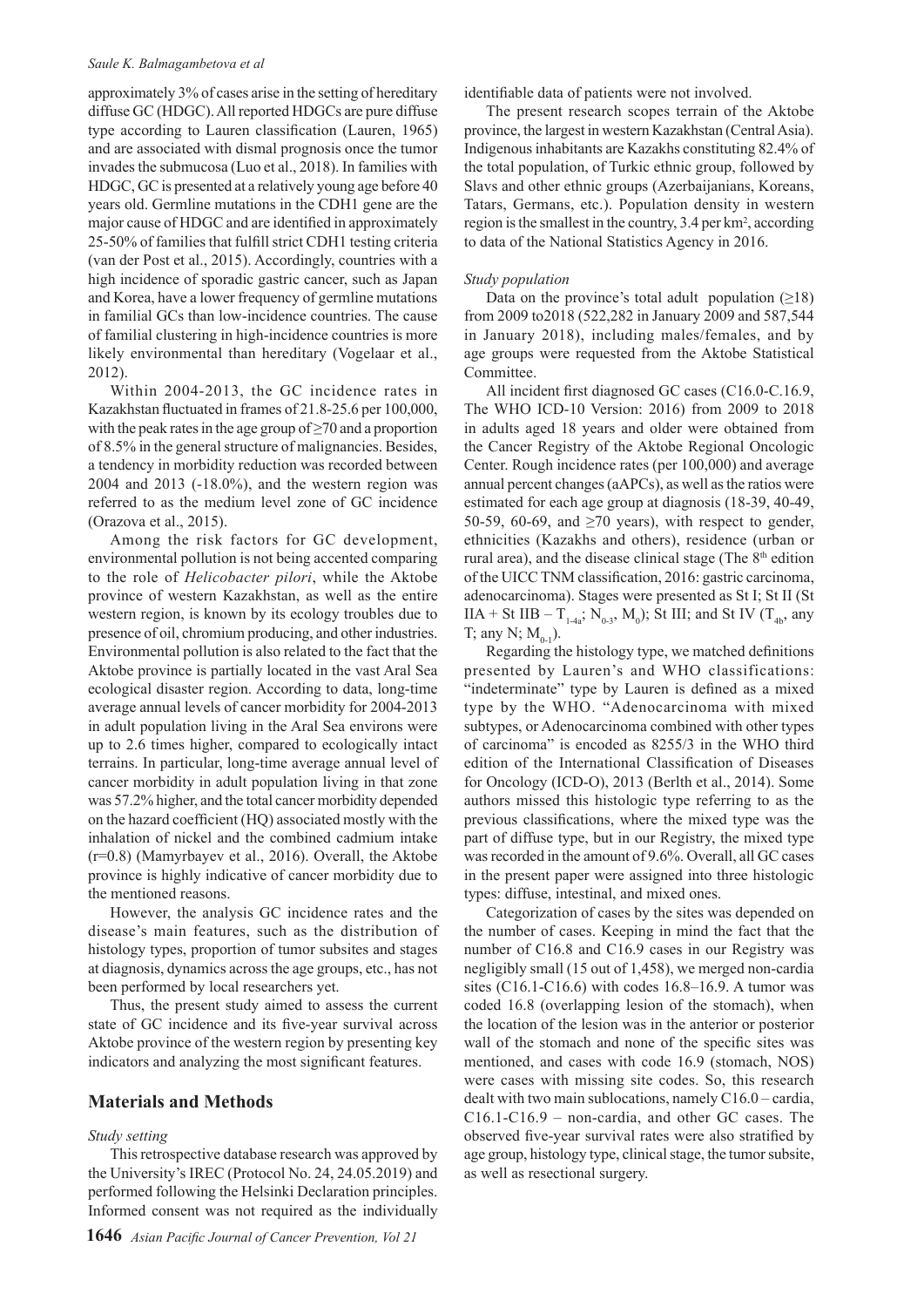#### *DOI:10.31557/APJCP.2020.21.6.1645 Gastric Cancer in Western Kazakhstan*

## *Data analysis*

Calculations were done in Statistica.10 (Dell Technologies, Round Rock, Texas, USA) as well as SPSS (version 25) (IBM, Armonk, USA). For all tests, a two-sided type I error of p<0.05 at 95% confidence interval (CI) was assumed statistically significant. Rough incidence rates and corresponding 95% CIs were determined by linear regression analysis and expressed as the number of cases per 100,000 individuals, including the prognostic index for 2019-2020. Changes in the incidence rates were presented as a summary measure of a trend over a fixed period of time and expressed as aAPCs. Five-year survival rates were estimated through commonly accepted Kaplan-Meier analysis by defining the differences between groups through the log-rank criterion.

## **Results**

In the Aktobe Cancer Registry, a total of 1,458 records of patients who were first diagnosed with GC over the

2009-2018 period were found. Descriptive statistics of GC patients is presented in the first two columns of Table 1.

Kazakh men aged  $\geq 60$  with non-cardia location of tumor and predominance of intestinal histology type had the highest prevalence. Besides, most of them were at stage II or III at the time of diagnosis; whereas, cases registered with stage I had the lowest prevalence (4%). The residence of patients with GC did not have a significant effect on.

Overall dynamics in incidence by year evidenced that an increase in GC rate from 19.2 in 2009 up to 29.3 in 2018 was featured by uneven spasmodic growth with a relative outbreak of unexplained nature in 2010 and a smooth increase starting since 2015. Such a pattern was more expressive in men compared to women. The proportion of stages I and II (resectable) was not increased for a decade as noticeably as advanced stages of III and IV (9.3 to 13.3 vs. 9.2 to 16.0, respectively). Non-cardia location prevalence increased almost twice (from 12.8 up to 22.3), unlike the cardia site of the tumor. Regarding the histology types, the prevalence of intestinal type also

Table 1. Descriptive Characteristics of Population First Diagnosed with GC and the Rough Incidence Rates for All Studied Parameters and Population Groups, Including Trends

| Population groups                    | N     | $\frac{0}{0}$  | Rate<br>(un-adjusted) | St. error | 95% CI, lower    | 95%<br>CI, upper |            | Ratio P-value | aAPC, %        |
|--------------------------------------|-------|----------------|-----------------------|-----------|------------------|------------------|------------|---------------|----------------|
| Total                                | 1,458 | 100            | 25.8                  | 2.1       | 21.6             | 30               |            |               | 3.2            |
| Gender:                              |       |                |                       |           |                  |                  |            |               |                |
| Females                              | 490   | 33.6           | 8.7                   | $1.2\,$   | 6.3              | 11.1             | ref.       |               | 3.1            |
| Males                                | 968   | 66.4           | 17.1                  | 1.7       | 13.7             | 20.5             | $\sqrt{2}$ | < 0.001       | 3.2            |
| Ethnicity:                           |       |                |                       |           |                  |                  |            |               |                |
| Others                               | 299   | 20.5           | 5.7                   | 0.4       | 4.9              | 6.5              | ref.       |               | $-3.2$         |
| Kazakhs                              | 1,159 | 79.5           | 20.1                  | 1.1       | 17.5             | 22.7             | 3.9        | ${}< 0.05$    | 6.2            |
| Residence:                           |       |                |                       |           |                  |                  |            |               |                |
| Rural area                           | 691   | 47.4           | 12.6                  | 0.5       | 11.4             | 13.8             | ref.       |               | 2.5            |
| Urban area                           | 767   | 52.6           | 13.2                  | $0.6\,$   | 11.8             | 14.7             | 1.1        | 0.39          | $\overline{4}$ |
| Age                                  |       |                |                       |           |                  |                  |            |               |                |
| 18-39                                | 60    | 4.1            | 0.9                   | 0.1       | 0.7              | 1.3              | ref.       |               | 5.1            |
| 40-49                                | 133   | 9.1            | 2.2                   | 0.2       | 1.7              | 2.7              | 2.2        | < 0.001       | 1.5            |
| 50-59                                | 386   | 26.5           | 6.9                   | 0.3       | 6.2              | 7.5              | 6.4        | < 0.001       | 2.5            |
| 60-69                                | 440   | 30.2           | 7.8                   | 0.5       | 6.8              | 8.9              | 7.3        | < 0.001       | 5.7            |
| $70+$                                | 439   | 30.1           | 7.9                   | 0.4       | $\boldsymbol{7}$ | 8.8              | 7.3        | < 0.001       | 2.3            |
| Stage:                               |       |                |                       |           |                  |                  |            |               |                |
| $\rm I$                              | 58    | $\overline{4}$ | 0.9                   | $0.2\,$   | 0.6              | 1.4              | ref.       |               | 0.5            |
| $\mathop{\mathrm{II}}\nolimits$      | 706   | 48.4           | 12.3                  | $0.8\,$   | 10.5             | 14.1             | 12.2       | < 0.001       | 4.5            |
| $\rm III$                            | 491   | 33.7           | 8.7                   | 0.6       | 7.3              | 10.1             | 8.5        | < 0.001       | 1.8            |
| ${\rm IV}$                           | 203   | 14             | 3.8                   | 0.3       | 3.2              | 4.4              | 3.5        | < 0.001       | 3.8            |
| Tumor site:                          |       |                |                       |           |                  |                  |            |               |                |
| $C16.0$ (cardia)<br>Non-cardia       | 480   | 32.9           | 7.9                   | 0.5       | 6.8              | 9.1              | ref.       |               | $-1.4$         |
| other GC sites<br>$(C16.1 - C.16.9)$ | 978   | 67.1           | 17.8                  | 0.9       | 15.5             | 19.9             | $\sqrt{2}$ | < 0.001       | 6.4            |
| Histology type:                      |       |                |                       |           |                  |                  |            |               |                |
| Mixed                                | 140   | 9.6            | 2.6                   | 0.3       | 1.8              | 3.3              | ref.       |               | 4.3            |
| Diffuse                              | 402   | 27.6           | 6.2                   | $0.8\,$   | 4.3              | 8.1              | 2.9        | 0.061         | 3.5            |
| Intestinal                           | 916   | 62.8           | 17                    | 1.3       | 14.1             | $20\,$           | 6.5        | < 0.001       | 7.4            |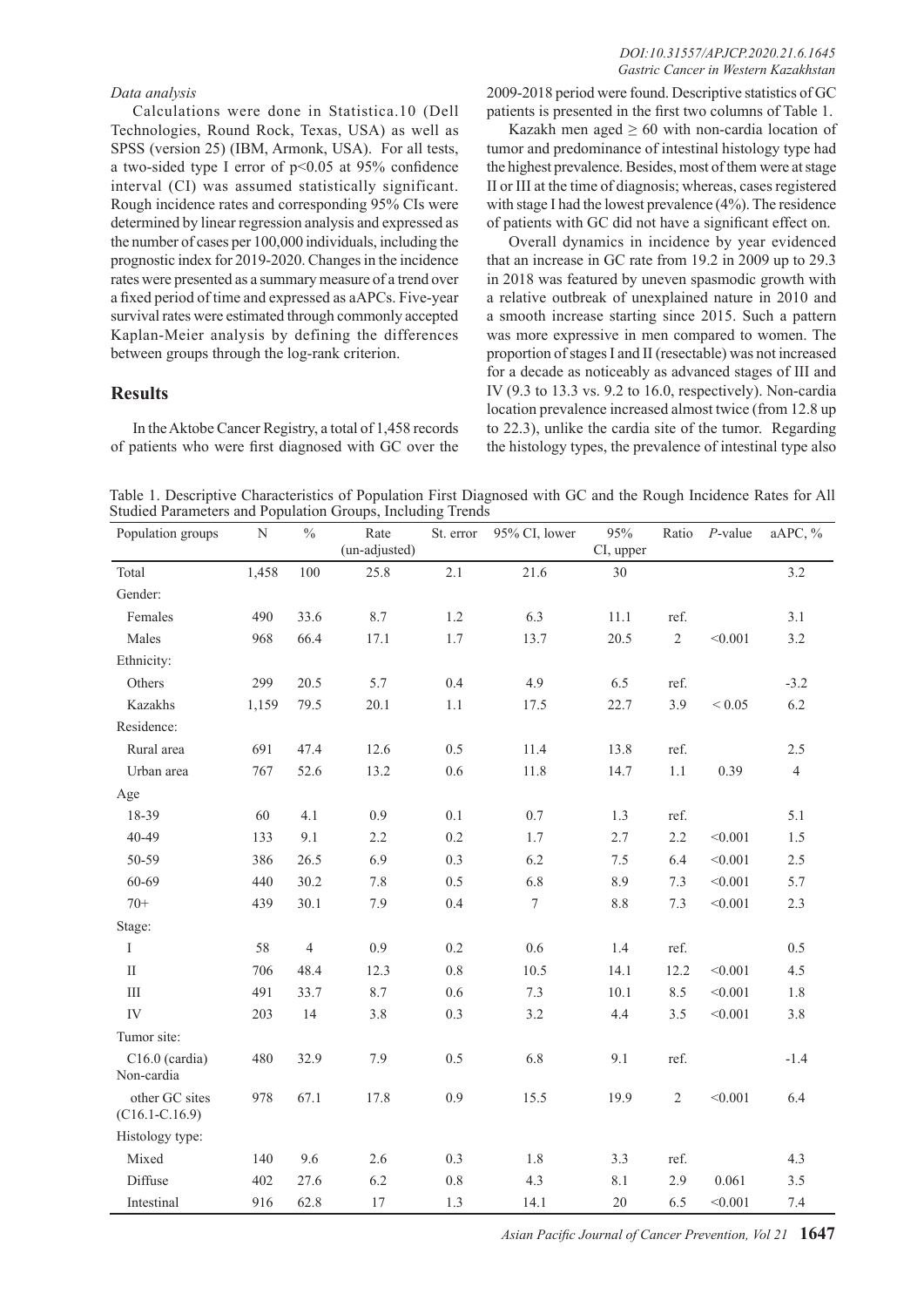

Figure 1. GC Incidence Over Years, Including Prognostic Indices for 2019-2020

incremented from 11.9 to 19.9 over the period compared to diffuse and mixed ones. The most active dynamics was observed in age groups of 40-49 and 60-69 years old. Overall incidence rate dynamics is reflected in Figure 1, where prognostic indices for 2019-2020 are also presented.

Thus, further increase in GC incidence rate from 19.2 in 2009 up to 29.7 (95% CI 23.9; 32.7) in 2019 and to 30.4 (95% CI 26.9; 33.5) in 2020 is expected (R<sup>2</sup> 0.65, p<0.001). It is noteworthy to mention that this outbreak of 2010 was observed in the graph on incidence dynamics among Kazakh patients only, unlike other ethnicities.

Dynamics in incidence rates across various ethnicities is presented in Figure 2.

Table 1 also reflects overall data on the incidence by explored parameters and average aAPCs for different population groups.

Quite remarkable is an expected decrease in morbidity among the other ethnicities, unlike the Kazakhs, where the trend stayed positive (aAPC -3.2 vs. 6.2%). Another negative trend, albeit non-significant, was noted in the cardia subsite of the tumor (aAPC -1.4%), where the proportion was 32.9% through the last decade. Regarding the age group, increasing trend in GC cases among

Table 2. Overall Five-Year Survival Rates with Respect to Age Group, Tumor Location, Histology Type, Clinical Stage, and Resectional Surgery (N =762).

| Parameters                                | 5-year survival<br>$\%$ | St. error | 95% CI    | Median survival<br>time, months | St. error    | 95% CI    | $Log-rank p$ |  |
|-------------------------------------------|-------------------------|-----------|-----------|---------------------------------|--------------|-----------|--------------|--|
| Overall survival                          | 28.4                    | 2.1       | 24.5;32.3 | 8                               | 0.7          | 6.6;9.4   |              |  |
| By age groups                             |                         |           |           |                                 |              |           | 0.008        |  |
| 18-39 yrs                                 | 29.4                    | 9         | 11.8;47.0 | 5                               | 1.4          | 2.3;7.8   |              |  |
| 40-49                                     | 24.4                    | 5.9       | 12.8;36.0 | 11                              | 2.6          | 5.9;16.1  |              |  |
| 50-59                                     | 30.5                    | 4.5       | 21.7;39.3 | 9                               | 1.5          | 6.0;12.0  |              |  |
| 60-69                                     | 33.9                    | 3.7       | 26.7;41.2 | 11                              | 1.7          | 7.6;14.4  |              |  |
| $70+$                                     | 22.1                    | 3.1       | 16.0;28.2 | $\sqrt{6}$                      | 0.6          | 4.8;7.2   |              |  |
| By tumor location                         |                         |           |           |                                 |              |           | 0.18         |  |
| Cardia                                    | 28.5                    | 2.2       | 24.2;32.8 | 7                               | 0.6          | 5.8;8.2   |              |  |
| Non-cardia and other cases                | 30.2                    | 3.5       | 23.3;37.1 | 11                              | 1.5          | 8.2;13.8  |              |  |
| By tumor morphology                       |                         |           |           |                                 |              |           | 0.047        |  |
| Diffuse type                              | 25.9                    | 3.7       | 18.6;33.2 | 7                               | 0.9          | 5.2;8.8   |              |  |
| Intestinal type                           | 30.7                    | 2.6       | 25.6;35.8 | 9                               | $\mathbf{1}$ | 6.9;11.0  |              |  |
| Mixed type                                | 19.5                    | 5.3       | 9.1;29.9  | $\boldsymbol{7}$                | 1.2          | 4.6;9.4   |              |  |
| By stages                                 |                         |           |           |                                 |              |           | < 0.001      |  |
| I                                         | 50.5                    | 15.7      | 11.9;79.1 |                                 |              |           |              |  |
| $\rm{II}$                                 | 25.4                    | 4.1       | 17.4;33.4 | 12                              | 1.3          | 9.4;14.5  |              |  |
| Ш                                         | 22.4                    | 3.8       | 15.0;29.8 | 9                               | 1.8          | 5.4;12.6  |              |  |
| IV                                        | 7.3                     | 3.4       | 0.6;14.0  | $\overline{4}$                  | 0.6          | 2.9;5.1   |              |  |
| By presence/absence of surgical treatment |                         |           |           |                                 |              |           |              |  |
| Undergone surgery                         | 15.3                    | 9.1       | 3.1;37.0  | 23                              | 3.9          | 15.2;30.8 |              |  |
| Non-operated                              | 13.2                    | 2.6       | 8.1;18.3  | 6                               | 0.5          | 4.9;7.0   |              |  |

**1648** *Asian Pacific Journal of Cancer Prevention, Vol 21*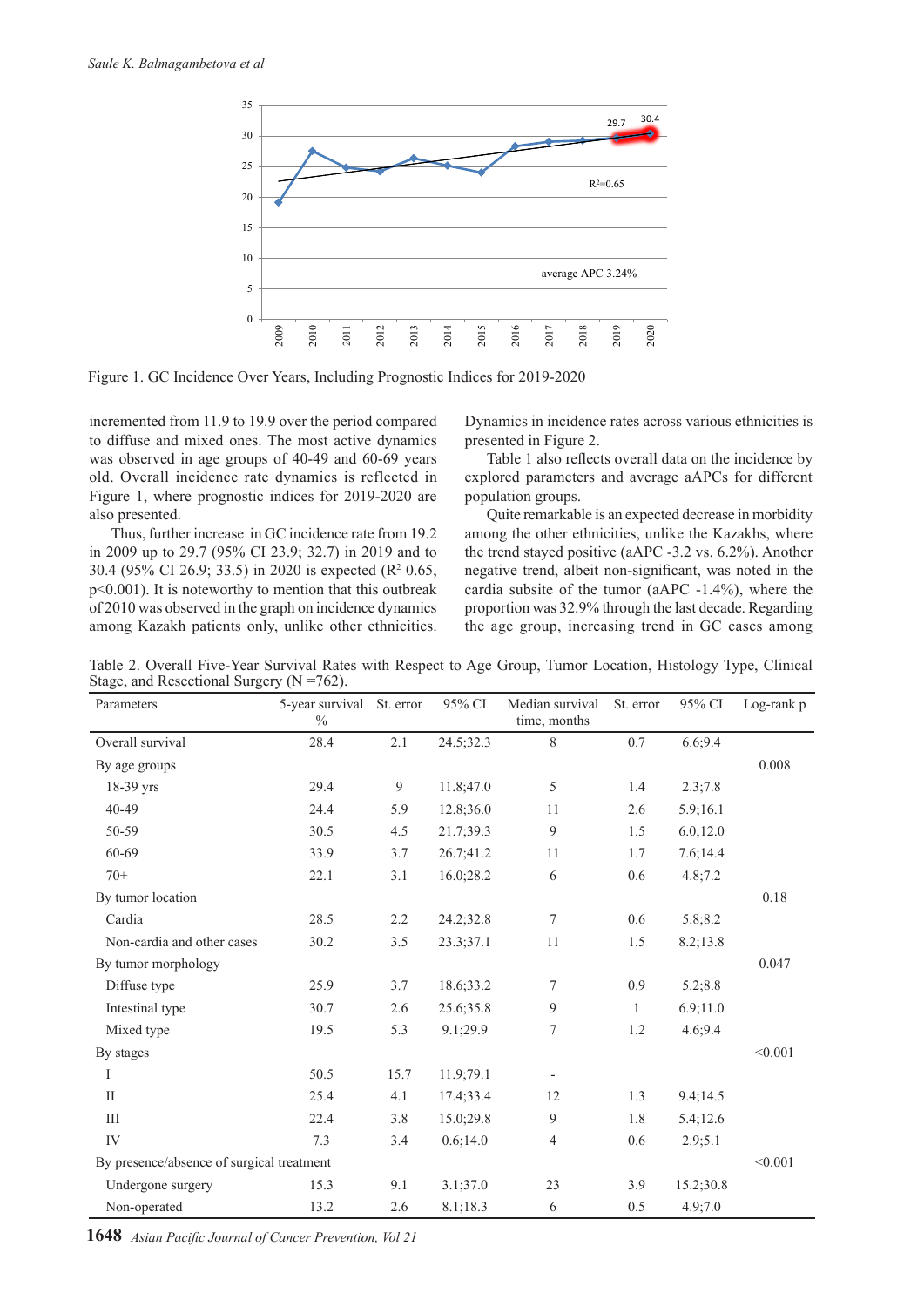

Figure 2. GC Incidence Across Various Ethnicities



Figure 3. Five-Year Survival Across Different Age Groups

patients aged 60-69 and relatively sharp growth in its incidence (aAPC 5.1%) among patients aged < 39 years old was expected. Generally, young individuals are usually being diagnosed hereditary diffuse GC, but the trend in diffuse GC was relatively small compared to intestinal one (aAPC 3.5 vs. 7.4%).

The observed five-year survival was calculated (N= 762 from 2014 to 2018) and stratified by age, tumor location, clinical stage, histology type, and resectional surgery. Overall five-year survival rate was calculated as 28.4% at the median survival time of 8 months. Obtained survival rates are summarized in Table 2 and in corresponding graphs.

Survival rate depending on clinical stage consecutively declined from 50.5% at stage I to 7.3%.

Though the incidence rate smallest values were



Figure 4. Five-Year Survival with Respect to Tumor Subsites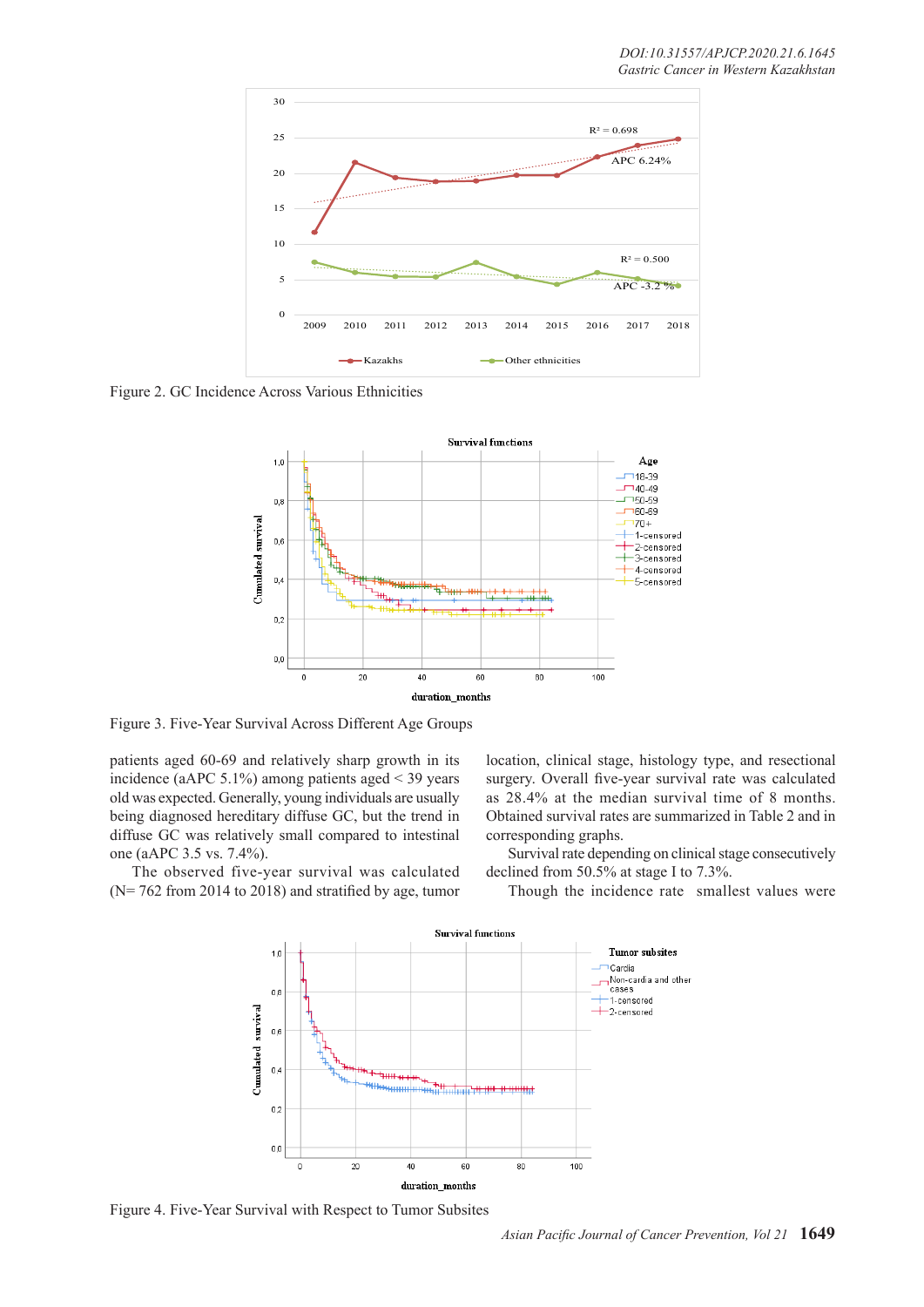

Figure 5. Five-Year survival with Respect to Tumor Morphology



Figure 6. Five-Year Survival in Terms of Presence or Absence of Surgical Treatment

observed in the age groups of 40-49 and  $\leq$ 70 years old, shorter median survival time was revealed in the youngest patients (5 months after diagnosis vs. 11 and 6 months, respectively).

Non-cardia location was the more favorable for survival time than the cardia site of the tumor ( 11 months vs. 7 months).

Patients with the intestinal type of tumor showed a relatively large rate, 30.7%, as well as the survival time, 9 months, compared to other types.

Surgical treatment significantly impacted the median survival time, being 23 months in those who underwent surgery vs. 6 months in non-operated patients.

#### **Discussion**

Relatively quick growth in the GC incidence rates from 19.2 up to 29.3 in 2018 observed in the Aktobe region is similar to data obtained in the borderline Uralsk region for almost the same period reporting 22.5 to 27.5 in men and 8.5 to 16.0 in women (Umarova et al., 2016). Given that the incidence is incremented mostly among the indigenous population, this phenomenon calls for some reasonable explanation. Overall, there are globally evidenced racial, ethnic, and gender disparities in the GC incidence (Nagini, 2015; Luo et al., 2017). For instance, between 1988 and 2012 in California, Korean Americans had about five times greater incidence of GC than Non-Hispanic Whites and twice that of Japanese Americans (Lee et al., 2017). Similar disparities were also observed in our analysis detecting that men/women ratio was 2:1 and Kazakhs/ other ethnic groups ratio was 5:1. One of the reasons for ethnic disparities in GC might have been due to relatively fast transition into western nutrition style with a wide consuming of ultra-processed food; whereas, the traditional diet of Kazakhstan was of nomadic nature and mostly consisted of boiled meat and dairy. Meanwhile, a large number of research has proved that even a 10% increase in the proportion of ultra-processed food in the diet is associated with an increase of more than 10% in the risks of overall cancer, not counting other various consequences, such as metabolic syndrome or diabetes mellitus (Fiolet et al., 2018; GBD Diet Collaborators, 2019; Hall et al., 2019).

Obvious disparities between GC patients from East and West were described by Griniatsos and Trafalis in 2018. According to them, GCs in the East are mainly diagnosed at younger ages, they are of intestinal type, and diagnosed at an early stage of the disease, while GCs in the West are mainly affecting elderly patients, they are of diffuse type, and diagnosed at an advanced stage. In our analysis, we reported prevalence of the age group of 60- 69 (30.2%), intestinal histotype (62.8%), and non-cardia location of the tumor (67.1%), but we could not present the proportion of histology types and the tumor subsites by ethnic groups and their distribution by age. The mentioned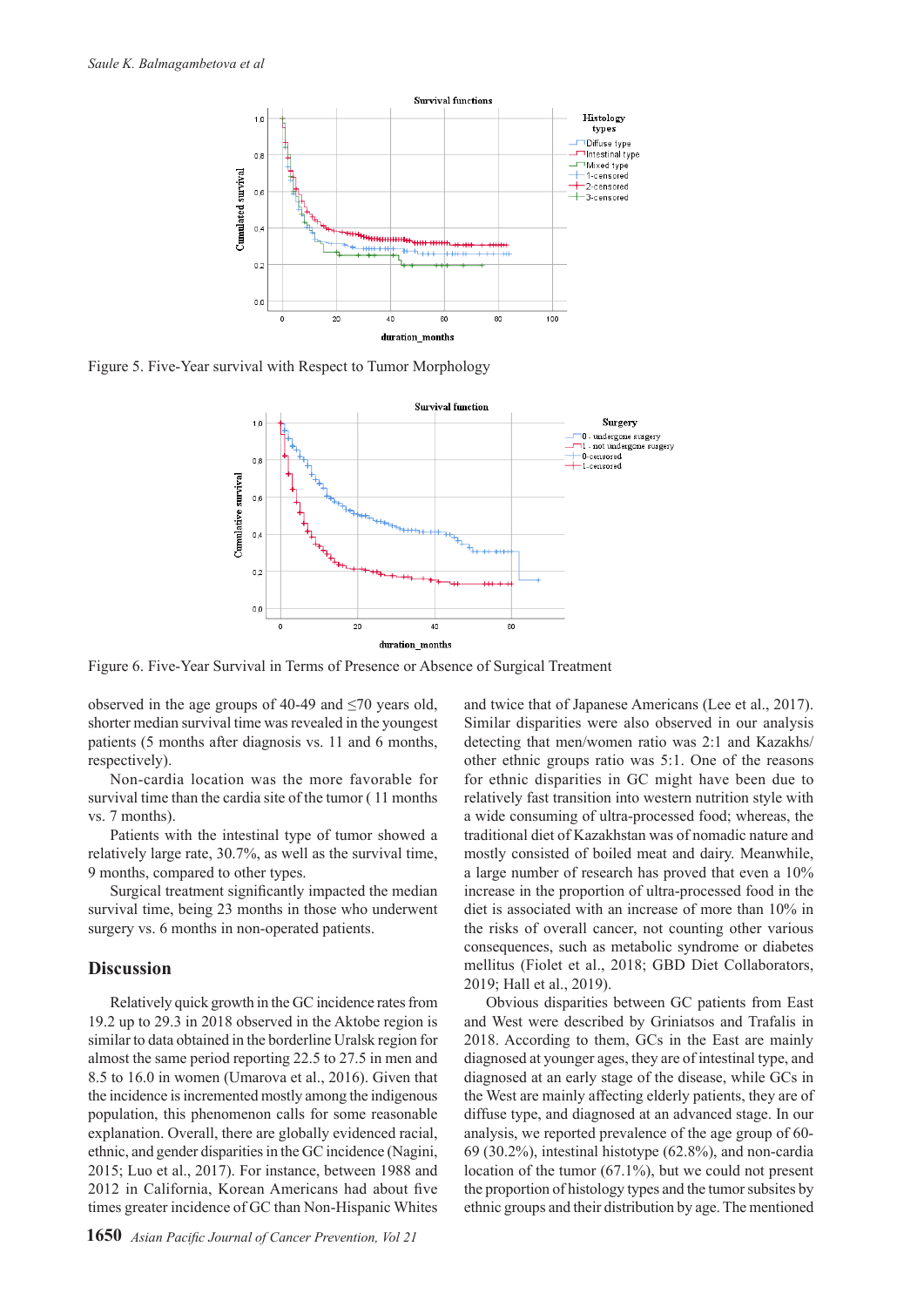researchers (Griniatsos and Trafalis) analyzed data from the US NCI's SEER registries (N 13,840) and reported the median overall survival of 6 months in patients aged  $\leq$  44 years old compared to 3 months in patients aged 75 years old and older. Similarly, our analysis revealed quite similar data on median survival, revealing median survival of 5 months in those aged 18-39 years old and 6 months in patients aged  $\geq 70$ .

Based on the US SEER data, another study confirmed the racial disparities in the GC key indices in Asian and Caucasian patients. Although it reported significantly high median survival time among patients with IB, IIA, or IIB disease, the Asian patients had 37, 72, and 13 months longer median survival time than the corresponding Caucasian patients (Wang et al., 2015).

We obtained relatively similar survival rates in those underwent surgery and those who did not undergo surgery. 15.3% and 13.2%, with corresponding survival time 23 months and 6, respectively. Researchers from Sweden reported that the relative postoperative 5-year survival increased up to 43-44%; whereas, it stayed within 2-5% in non-operated patients for the last two decades (Asplund et al., 2018).

In general, the five-year survival rate is relatively good only in Japan, where it reaches 90%. In European countries, survival rate varies from  $\sim$ 10% to 30%. High survival rate in Japan is probably achieved by early diagnosis using endoscopic examinations and consecutive early tumor resection (Sitarz et al., 2018).

To our knowledge, there are a few prevention strategies to minimize GC lethality. *Helicobacter pylori* eradication therapy significantly reduced GC incidence by 39%, as it was shown in the extended Shandong trial that lasted 14.3 years. Consensus groups from Asia, Europe, and Japan have recommended *H. pylori* eradication as primary prevention in high-risk areas. Following eradication therapy, endoscopic surveillance of pre-malignant lesions using enhanced imaging appears to be another effective preventive strategy (Fock, 2014). Pre-endoscopic risk assessment should be based on demographic and clinical features, such as ethnicity, age, gender, smoking, and *H. pylori* status. Nevertheless, just a few Asian countries with a high risk of GC have been applied population-based screening programs for daily practice (Quach et al., 2019). Another prospective way to prevent growing incidence GCof is the implementation of genetic counseling in relatives of patients with revealed of GC symptoms at an early age and suspected for hereditary diffuse GC (Moslim et al., 2018).

Overall, GC in the Aktobe region currently is featured by growing incidence and unsatisfactory five-year survival rate. Indigenous males aged 60-69 years old with intestinal histology type and the youngest patients irrespective their gender, ethnicity, and other characteristics are high risk groups. Besides, relatively high aAPC of 5.1% in the youngest reveals their further expected vulnerability.

Though the study introduced the current pattern of GC in western Kazakhstan, it had a number of limitations. One of the limitations was related to comparative shortness in analyzing the survival rate. Besides, it would be logically justified to present also the data on mortality through the

Low rates of the five-year survival, particularly among the youngest, call for an in-depth analysis of the treatment and prevention tactics practiced by health providers in the region.

Further research is suggested to focus on risk factors, including gene expression profiling, to find out an accessible preventive strategy.

# **Acknowledgments**

## *Funding statement*

The research was funded by the Marat Ospanov West Kazakhstan Medical University.

## *Conflict of interest*

The authors declare that they have no conflict of interest.

# **References**

- Asplund J, Kauppila JH, Mattsson F, Lagergren J (2018). Survival trends in gastric adenocarcinoma: A populationbased study in Sweden. *Ann Surg Oncol*, **25**, 2693–702.
- Balakrishnan M, George R, Sharma A, Graham DY (2017). Changing trends in stomach cancer throughout the world. *Curr Gastroenterol Rep*, **19**, 36.
- Berlth F, Bollschweiler E, Drebber U, Hoelscher AH, Moenig S (2014). Pathohistological classification systems in gastric cancer: Diagnostic relevance and prognostic value. *World J Gastroenterol*, **20**, 5679–84.
- Bray F, Ferlay J, Soerjomataram I, Siegel RL, et al (2018). Global cancer statistics 2018: GLOBOCAN estimates of incidence and mortality worldwide for 36 cancers in 185 countries. *CA Cancer J Clin*, **68**, 394-424.
- Crew CD, Neugut AI (2006). Epidemiology of gastric cancer. *World J Gastroenterol*, **12**, 354-62.
- Curado MP, Mendonca e Silva DR, Moura de Oliveira M, Soares F, Dirlei Begnami M (2019). Disparities in epidemiological profile of gastric adenocarcinoma in selected cities of Brazil. *Asian Pac J Cancer Prev*, **20**, 2253-8.
- Ferlay J, Ervik M, Lam F, et al (2018). Global cancer observatory: Cancer Today. Lyon, France: International Agency for Research on Cancer (Accessed 09 October, 2018). https://gco.iarc.fr/today.
- Fiolet T, Srour B, Sellem L, oet al (2018). Consumption of ultra-processed foods and cancer risk: results from Nutri Net-Santé prospective cohort. *BMJ*, **360**, k322.
- Fock KM (2014). Review article: the epidemiology and prevention of gastric cancer. *Aliment Pharmacol Ther*, **40**, 250-60.
- GBD Diet Collaborators (2019). Health effects of dietary Risks in 195 countries, 1990-2017: a systematic analysis for the global burden of disease study 2017. *Lancet*, **393**, 1958-72.
- Griniatsos J, Trafalis D (2018). Differences in gastric cancer surgery outcome between East and West: differences in surgery or different diseases?. *J BUON*, **23**, 1210-5.
- Hall KD, Ayuketah A, Brychta R, et al (2019). Ultra-processed diets cause excess calorie intake and weight gain: An Inpatient Randomized Controlled Trial of Ad Libitum Food Intake. *Cell Metab*, **30**, 67-77.
- Lauren P (1965). The two histological main types of gastric carcinoma: diffuse and so-called intestinal-type carcinoma. An attempt at a histo-clinical classification. *Acta Pathol Microbiol Scand*, **64**, 31–49.